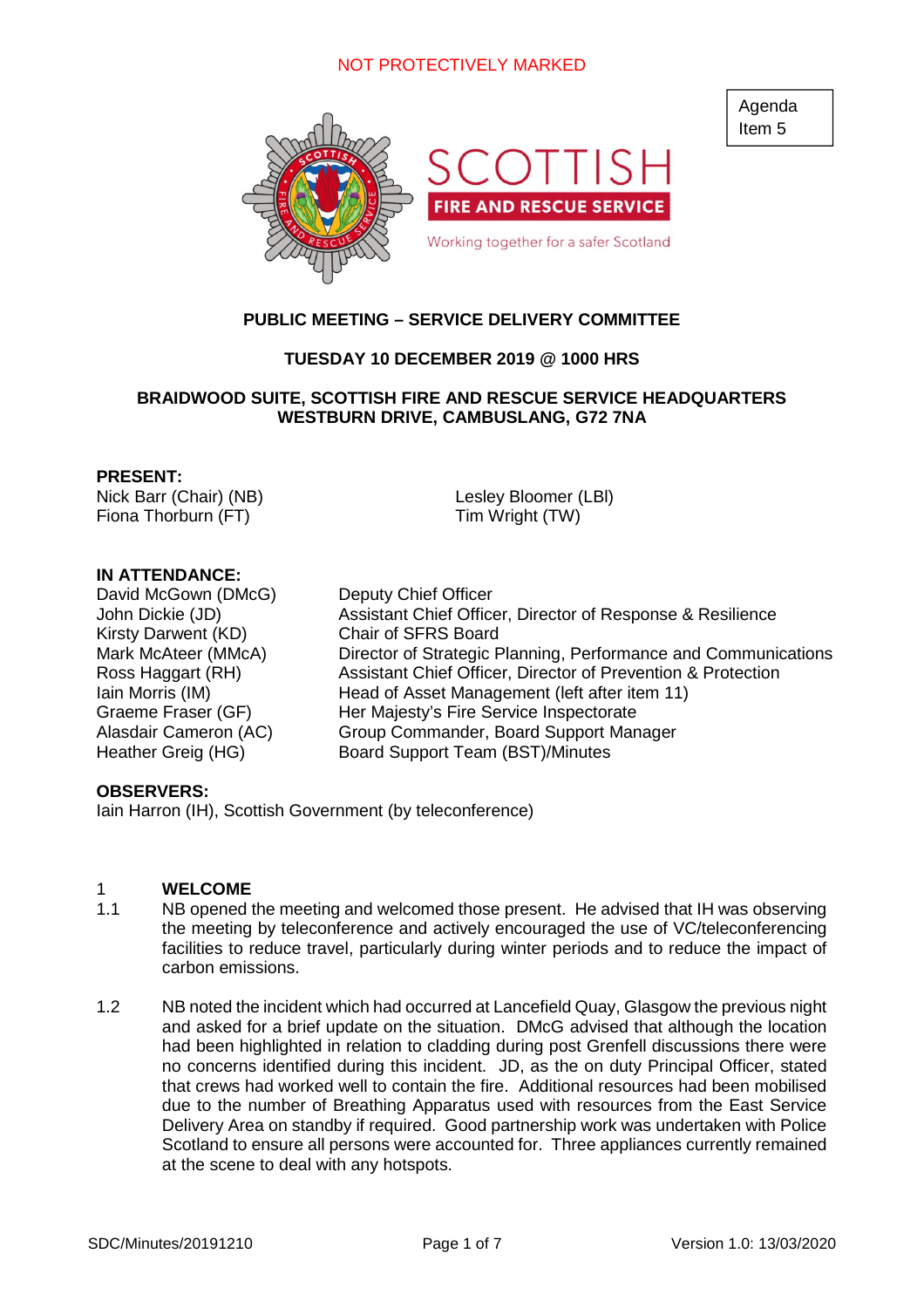# 2 **APOLOGIES**

2.1 Anne Buchanan, Board Member Stuart Stevens, T/Deputy Assistant Chief Officer, Strategic Planning and Performance Richard Whetton, Head of Corporate Governance Simon Routh-Jones, Her Majesty's Fire Service Inspectorate

# **CONSIDERATION OF AND DECISION ON ANY ITEMS TO BE TAKEN IN PRIVATE**<br>3.1 There were no items to be considered in private

There were no items to be considered in private.

### 4 **DECLARATION OF INTERESTS**

4.1 None

### 5 **MINUTES OF PREVIOUS MEETING: 19 SEPTEMBER 2019**

5.1 The minutes of the meeting held on 19 September 2019 were approved as a true record of the meeting.

### 6 **ACTION LOG**

6.1 The Committee considered the action log.

#### 6.2 *Item 7.6: Service Delivery Update – 19 September 2019*

The Committee agreed the Service Delivery Update was an ongoing evolution of information. The position statement reflected this and the continuing work being developed. It was agreed the action should be closed.

#### 6.3 **The Committee agreed to close off the proposed actions and noted the updated action log.**

### 7 **SERVICE DELIVERY UPDATE**

- 7.1 DMcG presented the Service Delivery Update reiterating that the document would be fluid and amended to suit the Committee's requirements. It was noted that the performance information had been removed and was now a separate item on the agenda while a standard introduction relating to the structure of Service Delivery, a summary of the Service's legislative responsibilities in relation to Service Delivery and a section relating to the Annual Operating Plan (AOP) objectives had all been included.
- 7.2 The following key areas were highlighted:
	- Service Delivery Model Programme (SDMP)
	- Appliance availability
	- Flexi Duty Officer Seminar
	- Grenfell Tower Fire
	- Annual Operating Plan objectives, particularly the continued work for preparedness of exiting the European Union (EU), Command & Control Mobilising System (CCMS) which continues to remain as a live action, policies and procedures for effective uniformed staffing management which includes overtime and appliance availability, operational assurance and learning and the implementation of recommendations following the Grenfell fire inquiry report.
	- Text of colour to show progress against each objective would be used going forward ie Red, Amber or Green rather than using colour coding.
	- Overview of appliances on the run during quarter 2. (Report to be updated to reflect on the run rather than off the run.)

# **ACTION: BST**

7.3 JD explained the purpose of the National Resilience Assurance Team (NRAT) which captured all resources across England and Wales on a national asset register. The SFRS had produced its own register and resilience plans however was moving towards being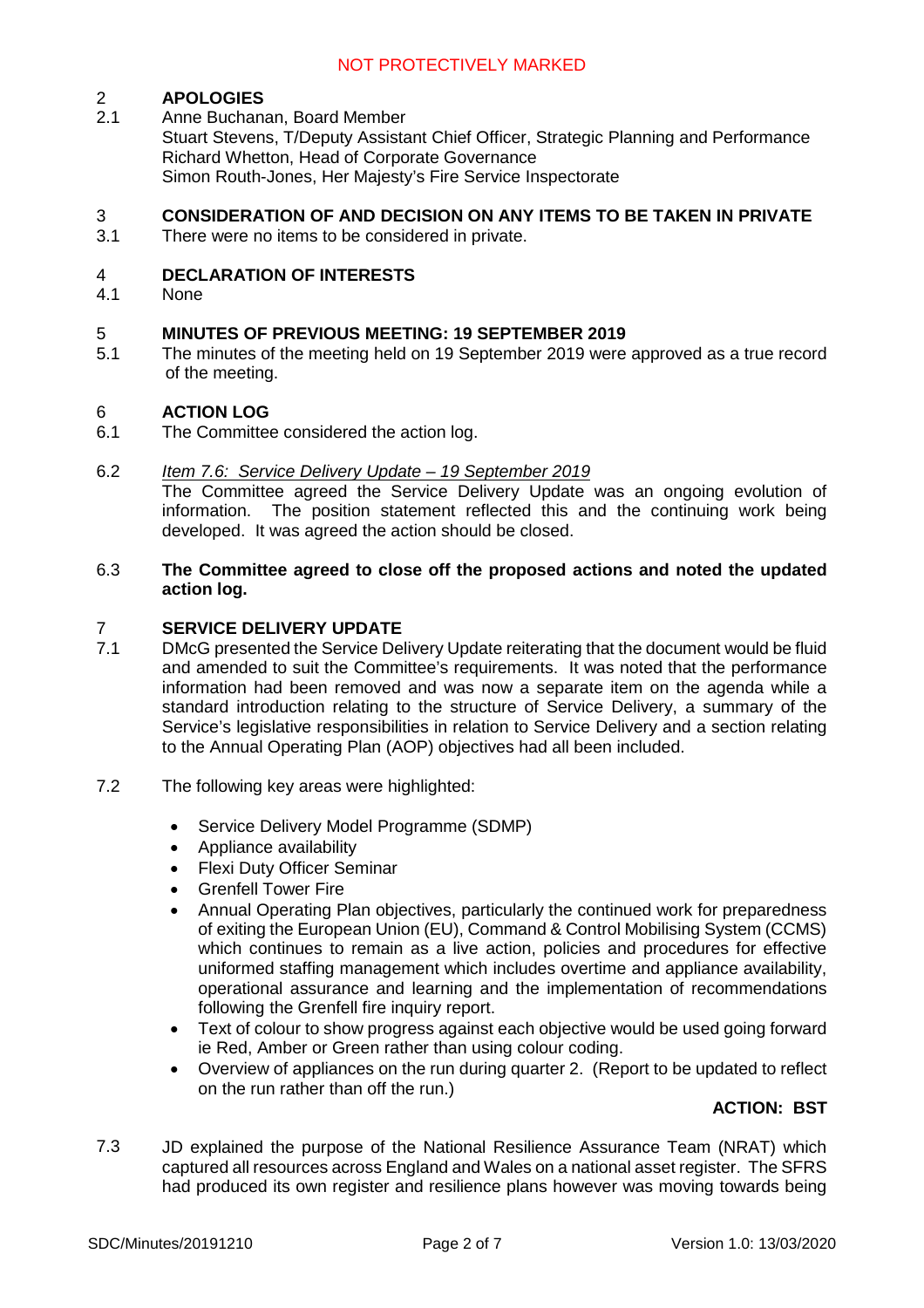included on the NRAT system for a UK wide register which would allow for resources to be called upon should they be needed during major incidents.

- 7.4 Clarity around ISO accreditation for forensic science services was requested. RH advised that the Forensic Science Regulator south of the Border does not have jurisdiction in Scotland but their Code of Conduct and Practice determines that anyone working in the forensic field should have accreditation to do so. The implementation of the ISO 1720 being mandatory in England is anticipated to be effective in 2021 therefore the SFRS is working towards adopting the principles of the ISO standard without formally having the accreditation. Should application for the accreditation be required in future, estimated costs would be around £40k over a 3 year period per single site.
- 7.5 NB raised a query around critical incidents, if there were any trends and what the Service was doing about them to enable the Committee to scrutinise and receive assurance of learning around the areas of outliers or incidents that are unusual. DMcG suggested having a broad summary of relevant items discussed at the Operational Assurance Board (OAB) which considers the learning points and positive actions of the Service that occur at significant incidents. It was recommended that a quarterly overview of themes the OAB are dealing with be submitted to the Committee, highlighting any incidents that were unusual or had significant impact and how it was fed back into national learning.

# **ACTION: DMcG**

7.6 NB/DMcG to discuss the specific purpose of this report and define the detail of what it should include.

# **ACTION: NB/DMcG**

7.7 JD invited Committee members to attend the Operational Assurance Board to observe the business that was considered and discussed.

# **ACTION: BST**

#### 7.8 **The Committee noted the report.**

#### 8 **SERVICE DELIVERY PERFORMANCE REPORTING**

#### 8.1 **Quarterly Performance Report For Q2 2019-20**

- 8.1.1 MMcA presented the performance report for quarter 2, stating that explanatory text had been included as previously requested by the Committee and asterisk's used to more clearly indicate current quarter figures within the year to date totals. The Performance Management Framework had been included as an appendix for information. The following areas were highlighted:
	- Reduction in Accidental Dwelling Fires (ADF) and increase in effecting entry's.
	- Call handling increased marginally across the quarter due to the volume of wildfire calls where increased levels of information was usually required to be gained to ascertain the exact locations of the fires.
	- Availability for RDS was as expected for the time of year.
	- With regards to vehicle claims a Driver Safety Group had been set up and a number of measures put in place to assist with driver safety.
- 8.1.2 RH noted the short term increase in Unwanted Fire Alarm Signals (UFAS) which was currently in the final year of a 3 year target set by Scottish Government through the Board. A restructure in the Prevention & Protection Directorate had resulted in greater focus being given to UFAS to look at initiatives and best practice locally and how to implement these nationally. A review of UFAS and appliance reduction policies was currently being undertaken to understand the correlation between current demand and policies and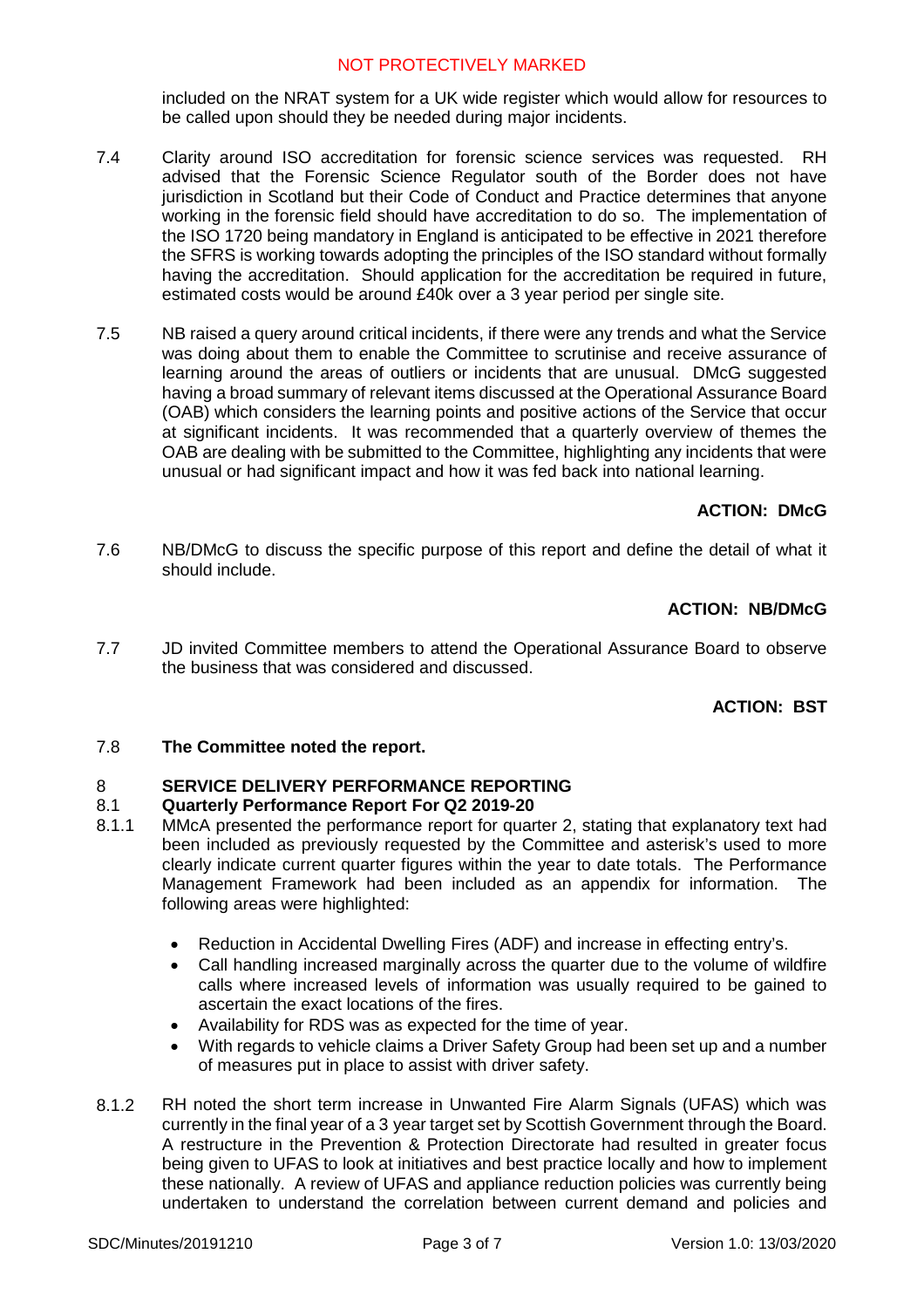strengthen the appliance reduction system which would determine how many UFAS incidents have occurred and to report more comprehensively on this. The review was expected to be complete early next year, taking cognisance of targets set and the external influences which impact on UFAS incidents.

8.1.3 It was noted that the SDC would maintain an increased level of focus on UFAS continuing with a report from RH at the next meeting formalising these discussions.

### **ACTION: RH**

#### 8.1.4 **The Committee noted the report.**

### 8.2 **Performance Improvement Forum (PIF) Update: September 2019**

- 8.2.1 MMcA presented a 6 monthly update on the 4 action plans in place as at September 2019, noting that 65 actions were complete (blue), 12 were on track (green), 4 were behind schedule (amber) and 3 actions would not be completed by the target date (red).
- 8.2.2 It was noted that going forward the action plans would be presented through the Senior Management Team.
- 8.2.3 RH confirmed that a new website platform was being created to store and present prevention and protection guidance and campaign material to stakeholders. This was anticipated to be live within the next 3 months.

#### 8.2.4 **The Committee noted the report.**

- 8.3 **Draft Action Plan: Response to HMFSI Inspection of the Scottish Fire and Rescue Service's Management of its Fleet and Equipment Function**
- 8.3.1 MMcA presented the full action plan for the HMFSI Inspection of the Scottish Fire and Rescue Service's Management of its Fleet and Equipment Function report. It was noted that going forward the language within the action plan would be revised to provide clarity and consistency.
- 8.3.2 IM stated that as work was being undertaken during the inspection period, the 32 recommendations from HMFSI were converted into 38 actions, with 17 completed (blue) and 21 ongoing (green). Within the 21 actions ongoing, 7 related to Tranman which was currently being rolled out and had therefore been implemented and would turn to blue. Another 5 were almost completed, ready to turn blue, leaving 9 actions remaining.
- 8.3.3 IM confirmed that reporting lines within the function had been clarified and roadshows were being held at all workshops to discuss the recommendations. A number of updates were given against the recommendations and it was noted that performance would be tracked through the action plan with comments included to clarify the current position.
- 8.3.4 The Committee asked for further information to be included within the action plan and off table discussions would take place to ascertain what detail should be included with regards to action updates.

#### **ACTION: MMcA**

- 8.3.5 GF provided an overview of the engagement process undertaken following HMFSI inspections. It was noted that a formal process would be developed in relation to thematic inspections similar to the process in place for local area inspections.
- 8.3.6 RH advised that it had previously been agreed through the Strategic Planning, Performance and Communications Directorate that communication would be sent to HMFSI once an action plan had been completed.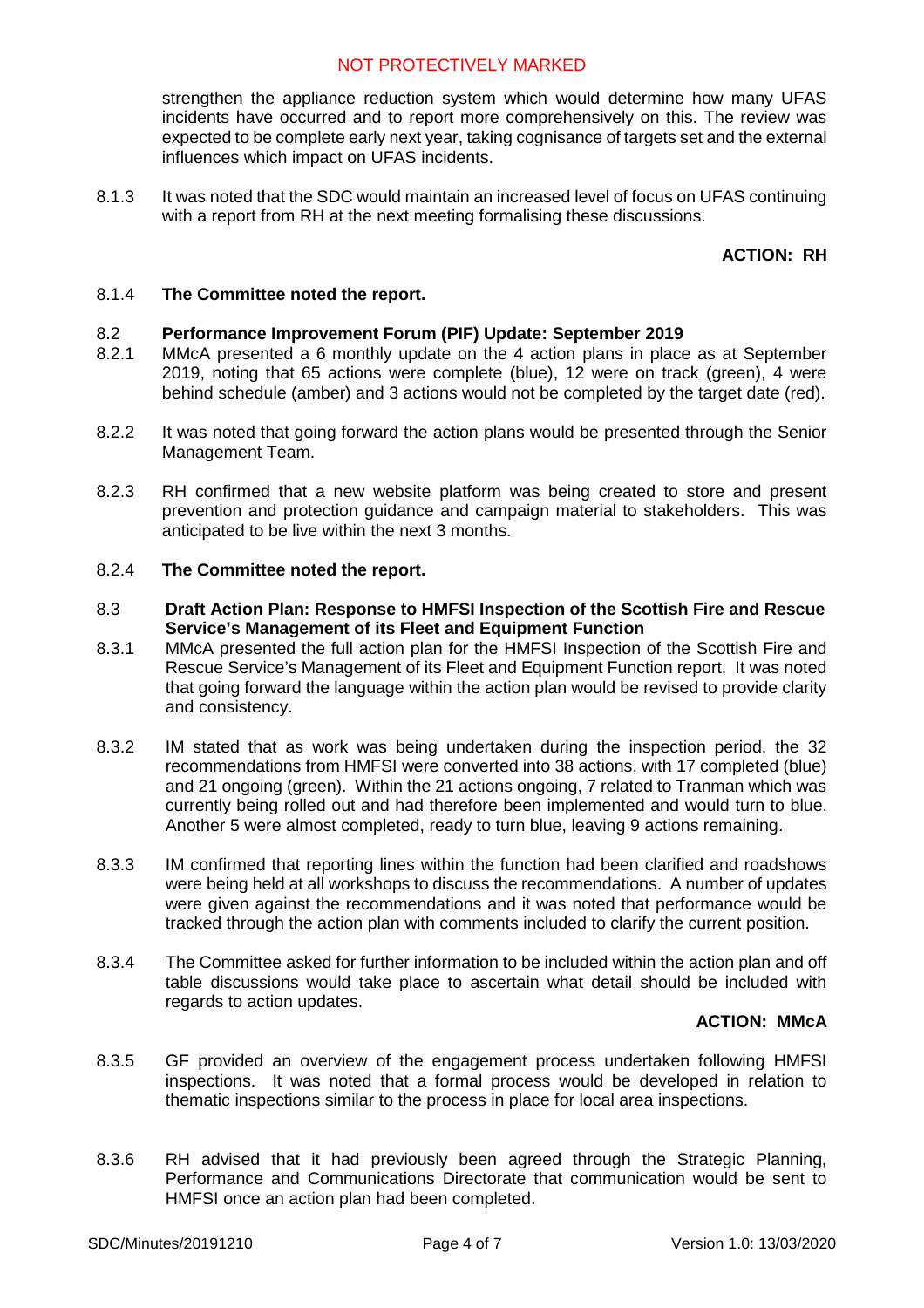### 8.3.7 **The Committee noted the report.**

#### 9 **OPERATIONAL LEARNING**

#### 9.1 **Flexi Duty Officer Command Seminar**

- 9.1.1 JD advised that the seminar was extremely useful and that the underpinning themes were:
	- Sharing of learning, knowledge and self-reflection
	- Personal and Group Resilience
	- Supporting each other
	- Improving standards
	- Focus on safety
- 9.1.2 JD provided a detailed overview of the key presentations delivered to the 120 attendees stating that very powerful and personal experiences were reflected during the deliveries. The topics covered were:
	- London Bridge / Borough Market Terror Attacks
	- Personal Notebook and Contemporaneous Notes
	- Scottish Coordination and Advisory Framework (SCAF)
	- Balmoral Bar Reflection
	- Operation London Bridge
- 9.1.3 The invaluable learning experience gained from the seminar and the potential to impact on the cultural environment of the Service was noted.

#### 9.1.4 **The Committee noted the report.**

#### 9.2 **Grenfell Tower Fire – Update Report**

- 9.2.1 RH provided an update on the work undertaken following the Grenfell Tower fire in June 2017, including working with partners through the Ministerial Working Group and various NFCC workstreams to improve practices and processes. It was noted that the Grenfell Inquiry Phase 1 Report was released on 30 October 2019. London Fire Brigade had undertaken its own investigation and review and also released a progress update report, following their preliminary report which was released in April 2019.
- 9.2.2 The inquiry report contained 46 recommendations, not all specific to the FRS, however, the SFRS would look at all recommendations in their entirety. A working group had been created and an initial position against each recommendation had been captured. Further detailed work would be undertaken and it was anticipated that a first iteration of the action plan would be completed by end 2019/beginning 2020. This would be submitted to the SDC in March 2020 with regular updates to SLT/Board.

#### **ACTION: RH**

#### 9.2.3 **The Committee noted the report.**

# 10 **SERVICE DELIVERY RISK REGISTER**

#### 10.1 **Service Delivery Risk Register**

- 10.1.1 DMcG presented the strategic risk register. It was noted that 3 risks were sitting at Red in terms of risk appetite, regards to impact should that risk occur, however sufficient control measures were in place.
- 10.1.2 JD noted that the risk highlighted at CR2.4 on the risk register (period to October) had subsequently reduced and was currently sitting at Amber. An update explaining this change would be circulated to Committee members by email.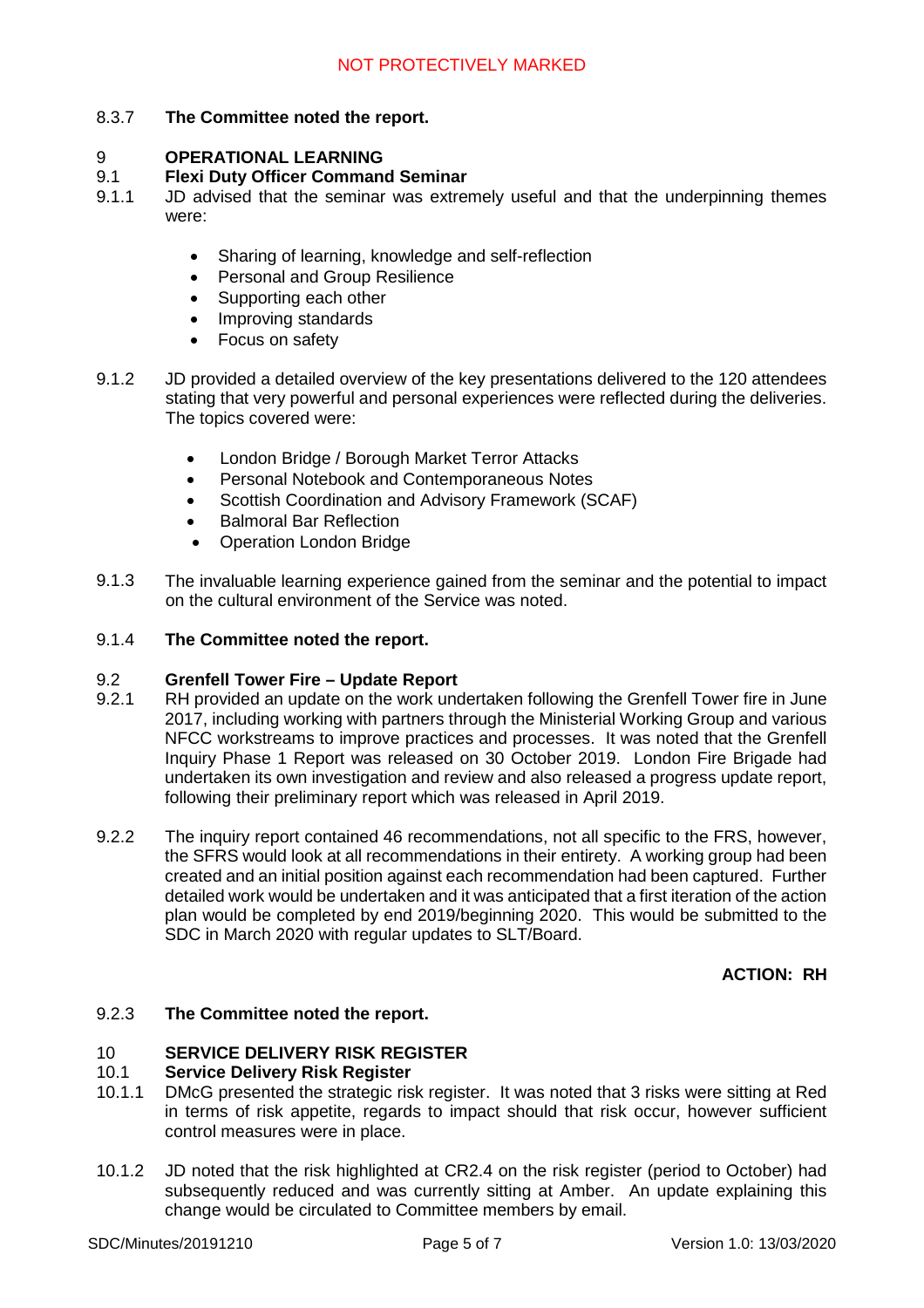- 10.1.3 **The Committee noted the report.**
- 10.2 **Service Delivery Spotlight Risk -** *CR1.7 Failure to take all reasonable measures for ensuring an adequate supply of water for firefighting and other emergencies*
- 10.2.1 JD highlighted that the SFRS had a statutory duty in relation to water hydrants to take all reasonable measures to ensure water supplies were available for its use and also to pay Scottish Water for fixing, maintaining and renewing the hydrants. On inception of the SFRS in 2013 there were 8 separate Service Level Agreements (SLA) in place with Scottish Water. The biggest challenge identified was the lack of water supply pressure which required, on occasion, a request for Scottish Water to boost the water pressure.
- 10.2.2 The risk to the Service was highlighted as being its ability to test the hydrants and the funding required to undertake that task. The New Road and Street Works Act 1991 prohibited firefighters from undertaking this role as they were not authorised to work on the roads, however, authorisation was subsequently granted to allow firefighters to carry out the testing.
- 10.2.3 A national SLA was currently being produced to address these issues while testing of all 190,000 hydrants was expected to be complete by 2021. Assurance was given that sufficient hydrants were accessible to ensure firefighters had access to water supplies when required.
- 10.2.4 Previously Scottish Water had allowed third party access to hydrants which created issues for the Service with regards to breakages and associated costs to remedy the breakages. This area, in relation to the impact on the SFRS budget was being looked at as part of the new SLA. JD provided assurance that this was being progressed at the appropriate level.
- 10.2.5 The recommendations contained within the Internal Audit Water Planning Arrangements report were highlighted. It was noted that once completed and received the Integrated Governance Committee would determine which Committee oversaw the progress of actions against the recommendations.
- 10.2.6 **The Committee noted the verbal report.**

# 11 **REPORTS FOR CONSIDERATION**

- 11.1 **HMFSI Routine Report - Local Area Inspection and Thematic Inspection Updates**
- 11.1.1 GF provided an update on the local area and thematic inspection work being undertaken, highlighting the following:
	- Dumfries and Galloway started in July 2019, not completed until October 2019 due to competing inspections. The draft report was currently with SFRS for comment before being published in early 2020.
	- Edinburgh initial discussions had taken place with the LSO and a data request had been submitted. Fieldwork was expected to take place in January/February 2020 with the final report published around April 2020.
	- RDS Training after agreeing that this inspection would be put on hold due to the training review SFRS was undertaking, it had since been decided that the HMFSI inspection would now be concluded. The final report would be published and laid before parliament in January 2020.
	- Command and Control this was ongoing with field work almost concluded. The final report and consultation with SFRS would follow with the final report being published in Spring 2020.
	- Assessing the Effectiveness of Inspection Activity initial meeting had taken place between HMFSI and SFRS.